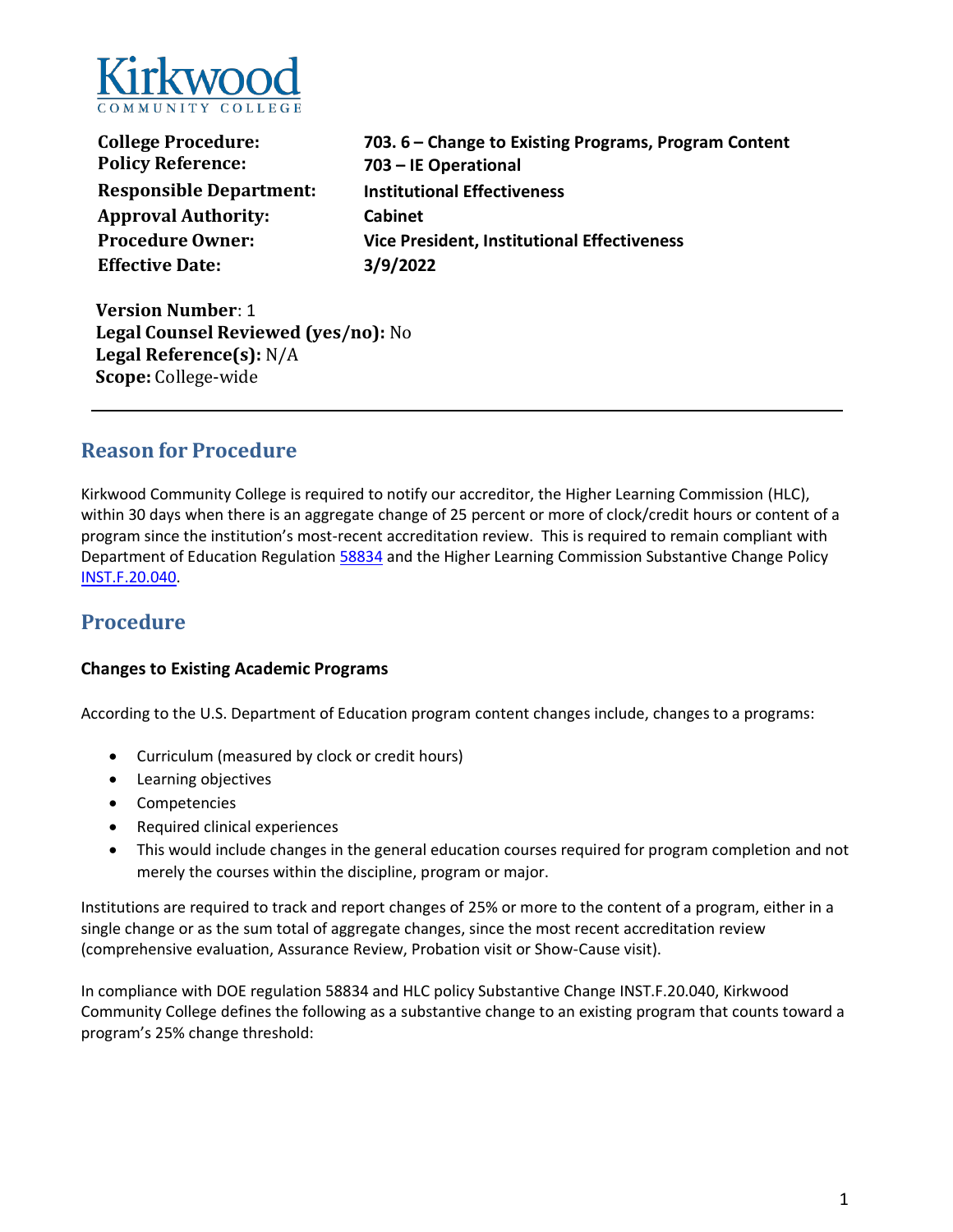

| <b>Changes to Existing</b><br><b>Programs counted toward</b><br>25% change                                    | How the Change is<br>Quantified                                                                                        | <b>Where Change can be</b><br>Found                             |
|---------------------------------------------------------------------------------------------------------------|------------------------------------------------------------------------------------------------------------------------|-----------------------------------------------------------------|
| New required or main<br>course added to the plan<br>of study that is not<br>replacing another course          | Count the number of<br>credit hours of the course<br>that is being added                                               | Comparison of AS28s,<br>annual LOCUS<br>meetings                |
| Removing required or main<br>course from the plan of<br>study that is not be<br>replaced by another<br>course | Count the number of<br>credit hours of the course<br>that is being removed                                             | Comparison of AS28s,<br>annual LOCUS meetings                   |
| New required or main<br>course replacing existing<br>required or main course                                  | Count the credit hour<br>difference between the<br>two courses                                                         | Comparison of AS28s,<br>rationale information in<br>Course Leaf |
| New main course that was<br>previously an alternate                                                           | Count the number of<br>credit hours of the course<br>that was changed from<br>alternate to main                        | Comparison of AS28s,<br>annual LOCUS meetings                   |
| Main course is removed<br>from the plan of study or<br>changed to an alternate<br>option                      | Count the number of<br>credit hours of the course<br>that is changed to<br>alternate or removed<br>from the curriculum | Comparison of AS28s,<br>annual LOCUS meetings                   |
| Change to the number of<br>clinical credit hours within<br>a course                                           | Count the difference in<br>the number of clinical<br>credit hours within the<br>course                                 | Comparison of AS28s,<br>annual LOCUS meetings                   |
| Change in course learning<br>objective or competencies<br>(SLOs)                                              | Count the number of<br>credit hours of the course<br>that had the change                                               | <b>Curriculum Committee</b><br>minutes, Course Leaf             |

#### **Kirkwood Community College Tracking**

Academic Affairs Leadership, the Registrar and the Accreditation Liaison Officer work together to ensure information is collected, tracked and reported appropriately. Kirkwood Community College uses a [spreadsheet](https://kin.kirkwood.edu/kcc/accred/_layouts/xlviewer.aspx?id=/kcc/accred/Higher%20Learning%20Commission/Program%20Accreditation/Yearly%20Program%20Change%20Reports/2019%20-%202024%20%20Program%20Changes.xlsm&Source=https%3A%2F%2Fkin%2Ekirkwood%2Eedu%2Fkcc%2Faccred%2FHigher%2520Learning%2520Commission%2FForms%2FAllItems%2Easpx%3FRootFolder%3D%252Fkcc%252Faccred%252FHigher%2520Learning%2520Commission%252FProgram%2520Accreditation%252FYearly%2520Program%2520Change%2520Reports%26FolderCTID%3D0x012000BAF142088B219147B3CE5283A63BAC5B%26View%3D%7B6972CFCF%2D3CCC%2D4319%2DAAB3%2D92B553129901%7D&DefaultItemOpen=1&DefaultItemOpen=1)  to maintain the tracking of program changes. To determine the percent of change Kirkwood uses the number of credits required to graduate for the program (denominator) and the change in credit hours based on the chart above (numerator).

#### **Higher Learning Commission Reporting**

If a program is identified as having a 25% or more change to the content of a program, either in a single change or as the sum total of aggregate changes, since the most recent accreditation review (comprehensive evaluation, Assurance Review, Probation visit or Show-Cause visit), this information needs be reported to HLC. To report these changes the Accreditation Liaison Officer (ALO) submits the [Screening Form for Changes to](https://www.hlcommission.org/Accreditation/screening-form-for-changes-to-existing-academic-programs.html)  [Existing Academic Programs.](https://www.hlcommission.org/Accreditation/screening-form-for-changes-to-existing-academic-programs.html) The ALO receives a response from HLC regarding next steps, if any. The documentation from HLC is filed on KIN Accreditation Site - [Yearly Program Changes](https://kin.kirkwood.edu/kcc/accred/Higher%20Learning%20Commission/Forms/AllItems.aspx?RootFolder=%2Fkcc%2Faccred%2FHigher%20Learning%20Commission%2FProgram%20Accreditation%2FYearly%20Program%20Change%20Reports&FolderCTID=0x012000BAF142088B219147B3CE5283A63BAC5B&View=%7b6972CFCF-3CCC-4319-AAB3-92B553129901%7d) folder.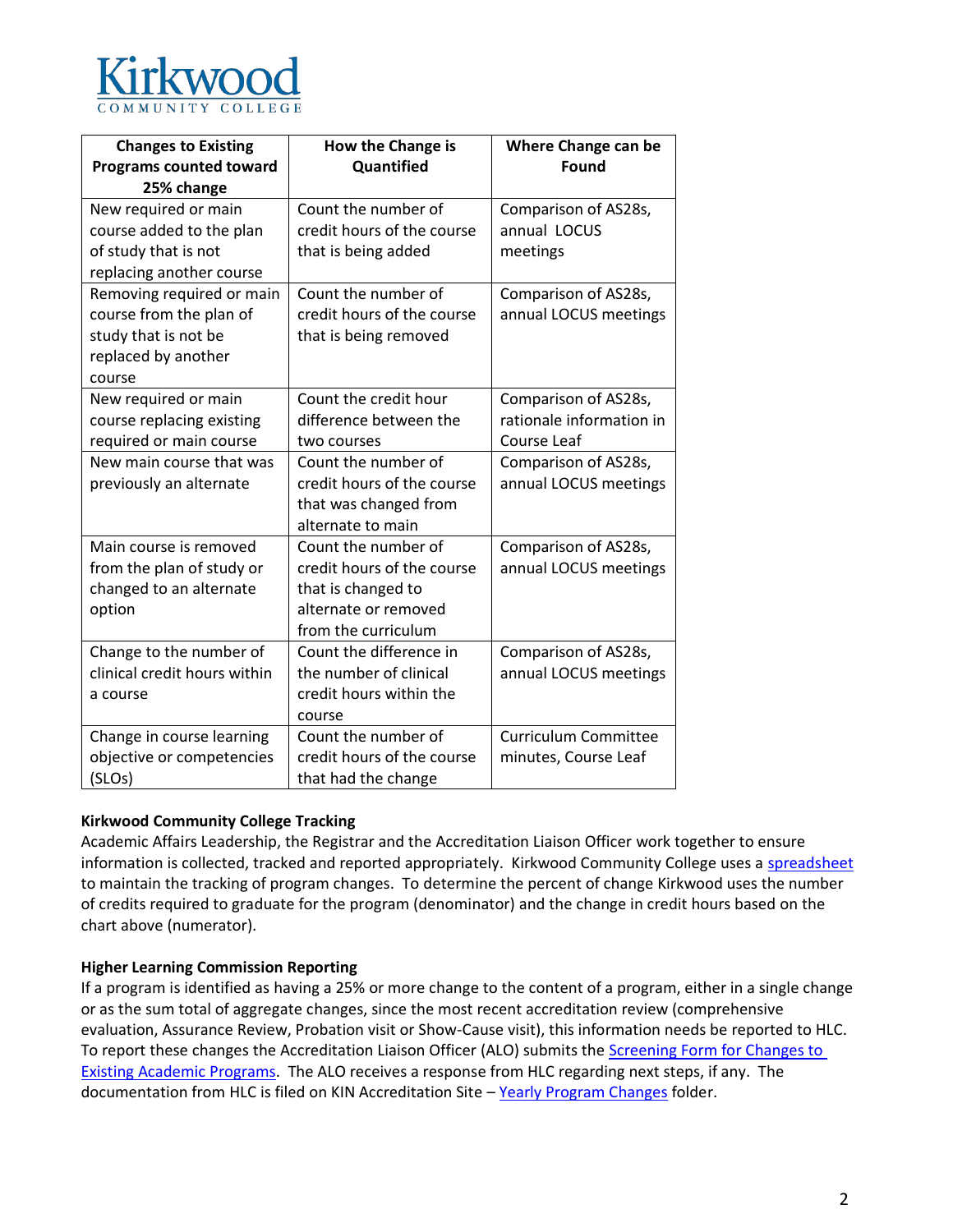

## **References**

Higher Learning Commission - [Substantive Change General Information](https://www.hlcommission.org/Accreditation/substantive-change.html) 

[Department Of Education Policy](https://www.govinfo.gov/content/pkg/FR-2019-11-01/pdf/2019-23129.pdf) 

[Higher Learning Commission Policy: Substantive Change INST.F.20.40](https://www.hlcommission.org/Policies/substantive-change.html) 

**Accreditation KIN Site** 

## **Definitions**

| <b>Term</b>                | <b>Definition</b>                                                                                                                                                                                                                                                                                                                                                                                                                                                                                                                                                                                                                                                                                                                                                                                                                                                                                                                                                                                                                                                                                                                                                                                   |  |  |  |
|----------------------------|-----------------------------------------------------------------------------------------------------------------------------------------------------------------------------------------------------------------------------------------------------------------------------------------------------------------------------------------------------------------------------------------------------------------------------------------------------------------------------------------------------------------------------------------------------------------------------------------------------------------------------------------------------------------------------------------------------------------------------------------------------------------------------------------------------------------------------------------------------------------------------------------------------------------------------------------------------------------------------------------------------------------------------------------------------------------------------------------------------------------------------------------------------------------------------------------------------|--|--|--|
| <b>New Course</b>          | Content of the course is new and did not previously exist in the program.                                                                                                                                                                                                                                                                                                                                                                                                                                                                                                                                                                                                                                                                                                                                                                                                                                                                                                                                                                                                                                                                                                                           |  |  |  |
| <b>Replacement Course</b>  | Content of the course is similar to the content of the course it is replacing.                                                                                                                                                                                                                                                                                                                                                                                                                                                                                                                                                                                                                                                                                                                                                                                                                                                                                                                                                                                                                                                                                                                      |  |  |  |
| <b>Main Course</b>         | Preferred course in a list of possible courses to fulfill a requirement for a<br>program. Main courses are designated with an "M" on the AS28.                                                                                                                                                                                                                                                                                                                                                                                                                                                                                                                                                                                                                                                                                                                                                                                                                                                                                                                                                                                                                                                      |  |  |  |
| <b>Alternate Course</b>    | Course in a list of possible courses to fulfill a requirement for a program and is<br>not the preferred option. Alternate course are designated with an "A" on the<br>AS28.                                                                                                                                                                                                                                                                                                                                                                                                                                                                                                                                                                                                                                                                                                                                                                                                                                                                                                                                                                                                                         |  |  |  |
| <b>Educational Program</b> | A legally authorized postsecondary program of organized instruction or<br>1.<br>study that:<br>i.<br>Leads to an academic, professional, or vocational degree, or<br>certificate, or other recognized educational credential, or is a<br>comprehensive transition and postsecondary program, as<br>described in 34 CFR part 668, subpart O; and<br>May, in lieu of credit hours or clock hours as a measure of<br>ii.<br>student learning, utilize direct assessment of student learning,<br>or recognize the direct assessment of student learning by<br>others, if such assessment is consistent with the accreditation<br>of the institution or program utilizing the results of the<br>assessment and with the provisions of 34 CFR § 668.10.<br>HLC does not consider that an institution provides an educational<br>2.<br>program if the institution does not provide instruction itself (including<br>a course of independent study) but merely gives credit for one or more<br>of the following: Instruction provided by other institutions or schools;<br>examinations or direct assessments provided by agencies or<br>organizations; or other accomplishments such as "life experience." |  |  |  |